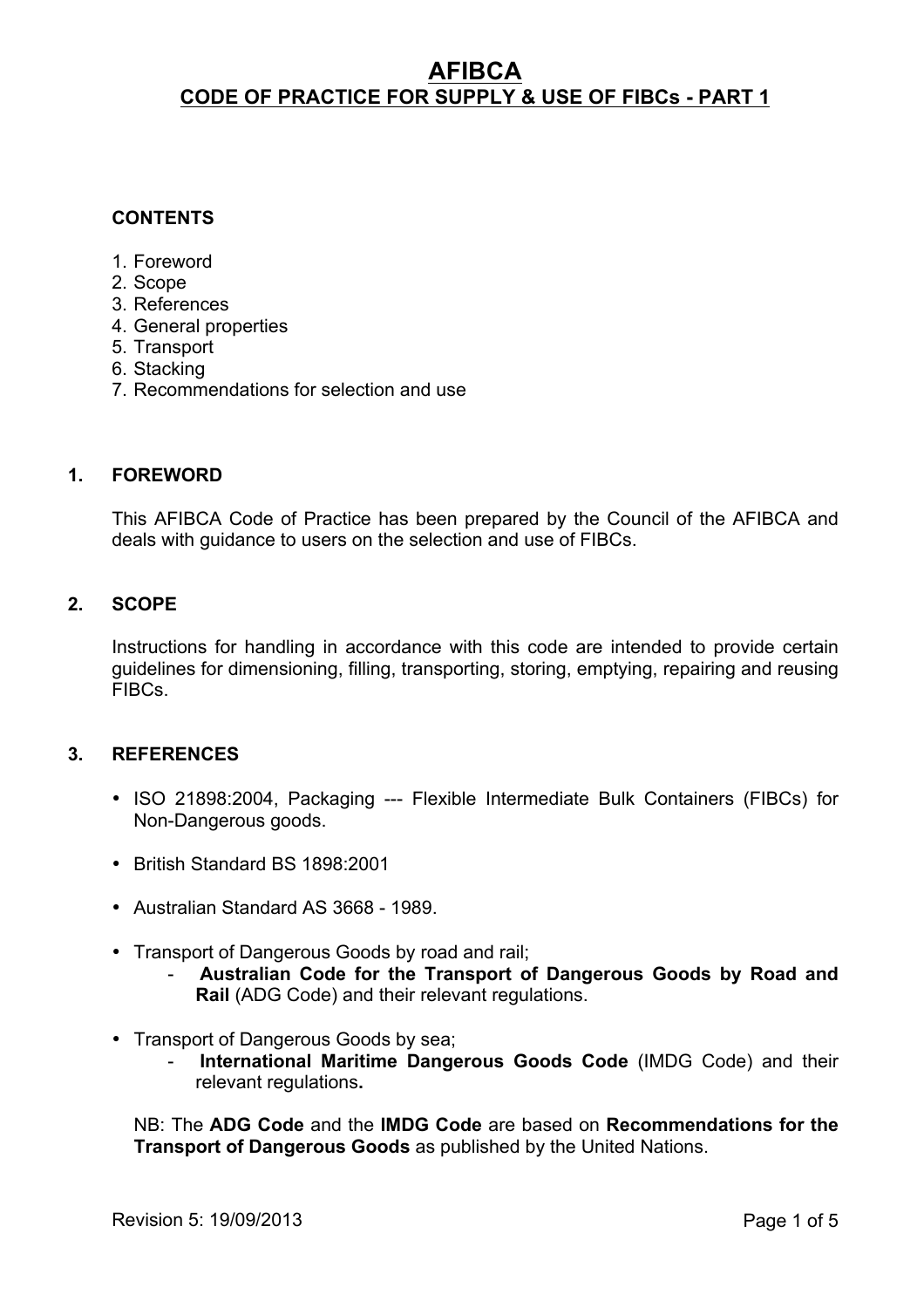## **4. GENERAL PROPERTIES**

### **Storage of Filled FIBCs**

Some FIBCs are suitable for outdoor storage, others are not. It is most important that the manufacturer's or his agent's recommendations are followed to obtain the maximum life and performance from the containers, and to avoid damage to the contents.

In addition to the above, it is most important that stocks of FIBCs are rotated on a regular basis in order to avoid damage or deterioration, which may ensue from long term storage in the one position.

It is recommended that where FIBCs are stored out of doors:

- (a) particular attention should be paid to the top closure and its method of tying off
- (b) they should be sheeted over to prevent excessive water collection on the top of the FIBC
- (c) they should be protected from direct sunlight
- (d) care should be taken to ensure that the FIBCs are not standing in water
- (e) care should be taken to avoid high temperatures.

#### **Temperature**

FIBCs should not be filled with goods at, or which give rise to, high temperatures.

FIBCs should not be handled at extremely low temperatures, lest they have become temporarily embrittled.

#### **Chemicals**

FIBCs for dangerous goods shall meet the special requirements that the relevant authorities make for such goods.

FIBCs that are not intended for dangerous goods may not be used for transporting such goods.

FIBCs may not be used for goods that damage the FIBC materials.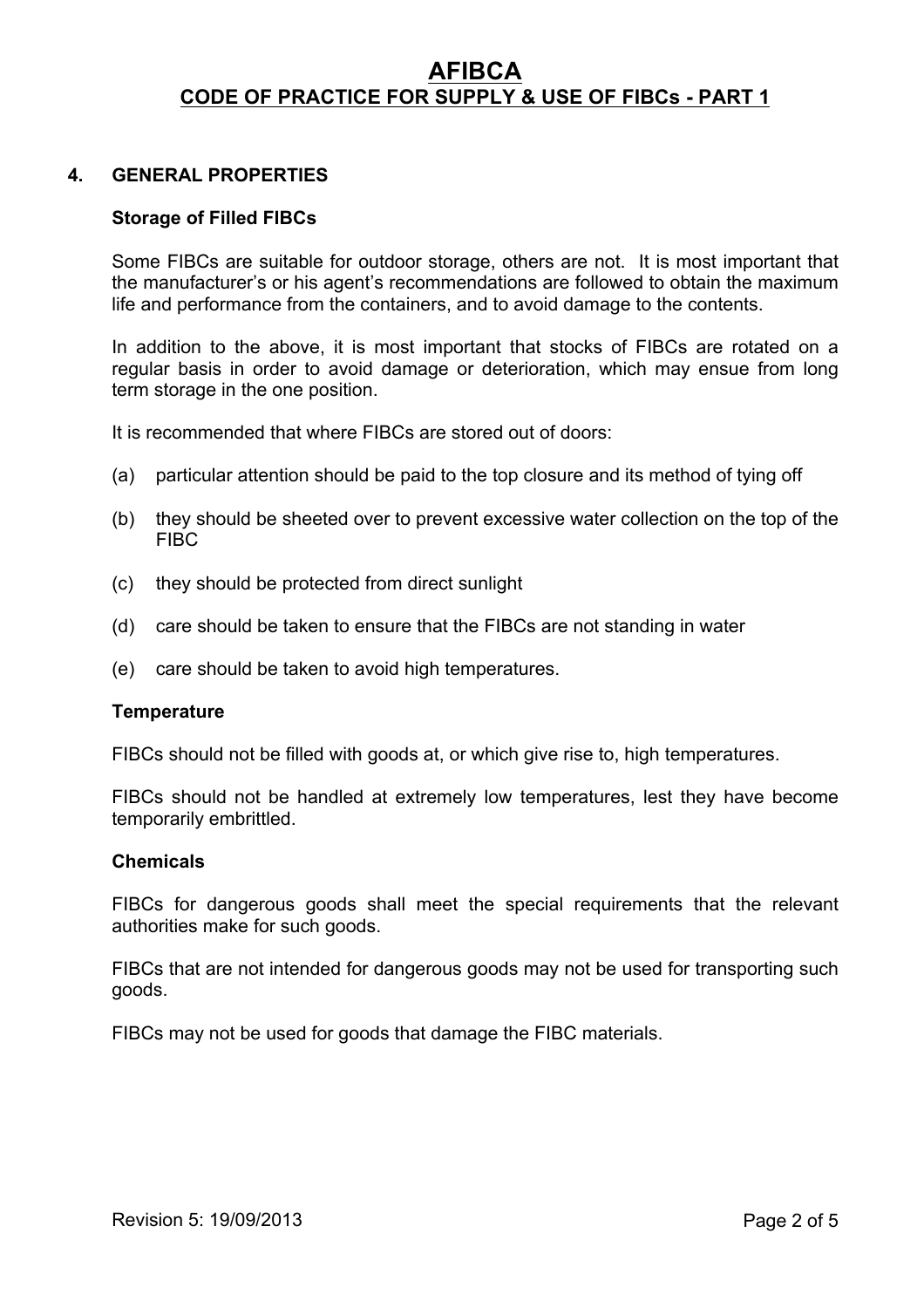## **5. TRANSPORT**

### 5.1 **General**

During transportation FIBCs should be protected as outlined in Sections 4 above.

### 5.2 **Truck Transport**

Transport by means of truck and the like generally provides possibilities for utilising the advantages of top-handling FIBCs when loading and unloading.

### 5.3 **Railway Transport**

Open or closed railway wagons with openable sides or roof can be used.

#### 5.4 **Ship Transport**

FIBCs can be combined to form large unit loads on platforms or in containers. When transporting FIBCs that do not form unit loads, it is an advantage to be able to load and unload several FIBCs in each lift. The ship's hold should preferably be designed so that loading and unloading can be carried out vertically everywhere. If FIBCs are stacked in a ship's hold, their compression performance should be assessed.

### **6. STACKING**

- 6.1 Where available AFIBCA supports the use of pallet racking or other suitable racking for storage of FIBC's
- 6.2 Portable storage frames can be unstable and are not recommended
- 6.3 For bags which are "free stacked" (no external or additional support) FIBC's should not be stacked directly on top of each other (direct stacking), rather they should be staggered like the building of a pyramid. Using this method bags can be stacked 5 high as per the testing requirements of the Australian Standard (AS-3668-1989)
- 6.4 For bags stacked "supported" (leaning against 1 or more supporting structures) direct stacking is to be discouraged, but could be done to 3 bags high should suitable care be taken in their placement. For supported stacks AFIBCA would encourage staggered stacking and see no reason this could not be done to 5 bags high as per the testing requirements of the Australian Standard (AS-3668-1989)
- 6.5 In stacks over 2 bags high the use of pallets between the bags should be discouraged. Bags would therefore be lifted by the lifting loops for placing into position.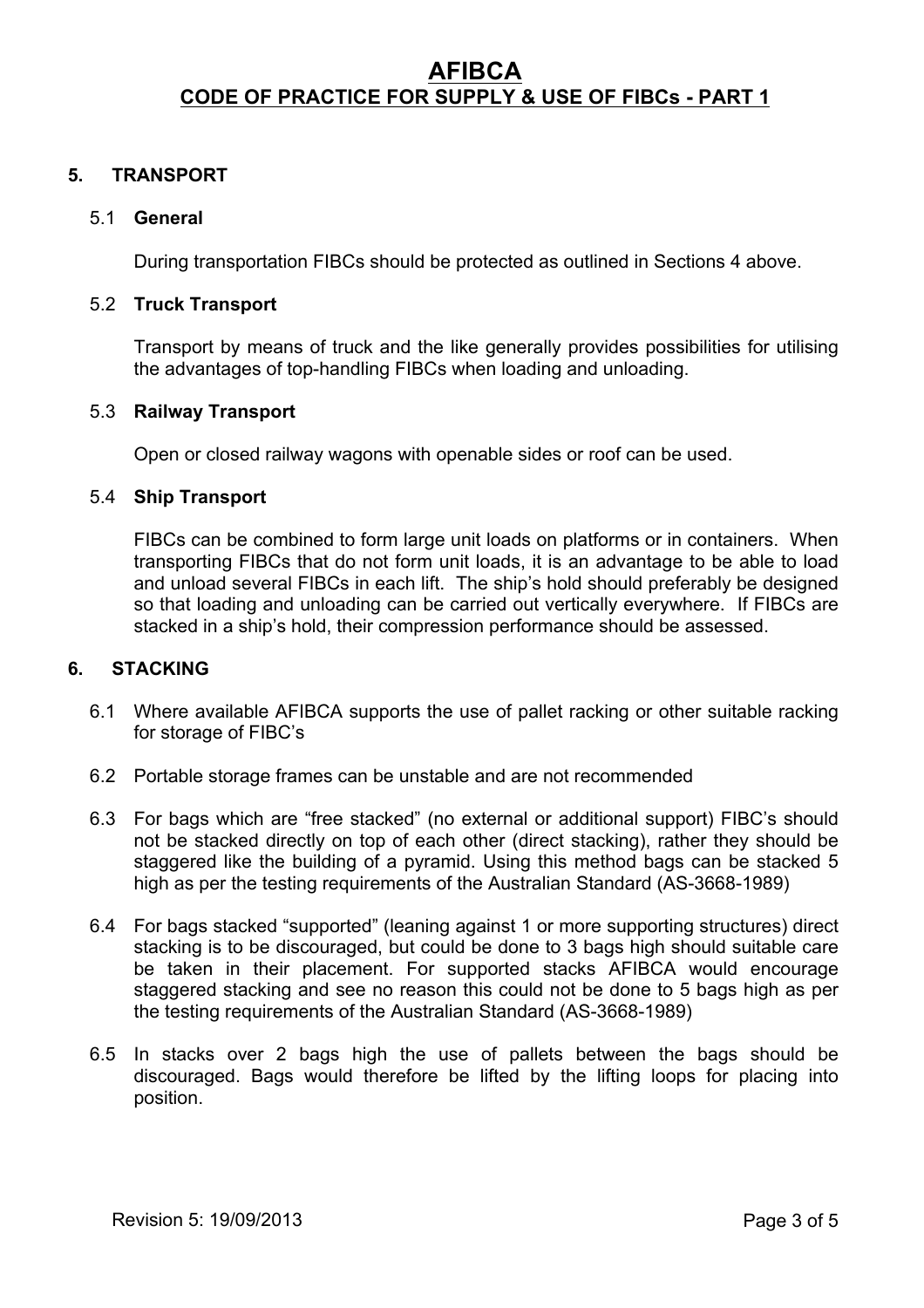## **7 RECOMMENDATIONS FOR SELECTION AND USE**

(a) When selecting FIBCs, the requirements for use should be discussed with the manufacturer or his agent.

Never use FIBCs under changed conditions, or for new applications, without careful consideration of all possible implications.

- (b) FIBCs must always be filled, lifted and emptied in accordance with the manufacturer's instructions.
- (c) FIBCs, both single-trip and multi-trip, are designed to be lifted from above via the lifting points provided. Both single-trip and multi-trip bags are designed and tested to be lifted numerous times after being filled and until they are discharged. Single-trip bags can only be filled and discharged once, whilst multi-trip bags can be filled and discharged several times.
- (d) Fork lift tines or hooks used in lifting FIBCs must not have sharp edges which may cause damage to the lifting devices of the bags.
- (e) Forklift trucks or the equivalent must have sufficient capacity for the suspended load.

Abrupt stops and starts must be avoided. The space between the forklift tines shall be adapted to the lifting devices of the FIBCs. The forklift truck mast shall be tilted backwards, so that the FIBC is securely suspended during transport.

- (f) Care should be taken to avoid fire or explosion hazards, which can occur with some products due to static electricity.
- (g) FIBCs must not be dragged.
- (h) FIBCs should not be permitted to project over the side of pallets. Damaged pallets, eg: pallets having protruding nails or splinters, should not be used.
- (i) FIBCs must not be permitted to project over the sides of vehicles. Care must be taken to avoid damage or abrasion that can be caused by vehicle side-gates.
- (j) Personnel must not be permitted to walk or stand under suspended FIBCs.
- (k) Each company that fills an FIBC is responsible for inspecting each bag before and after the filling operation. Each company that handles an FIBC is responsible for inspecting each bag before each lift.

Check that the FIBC is undamaged before it leaves your premises and/or prior to lifting the FIBC.